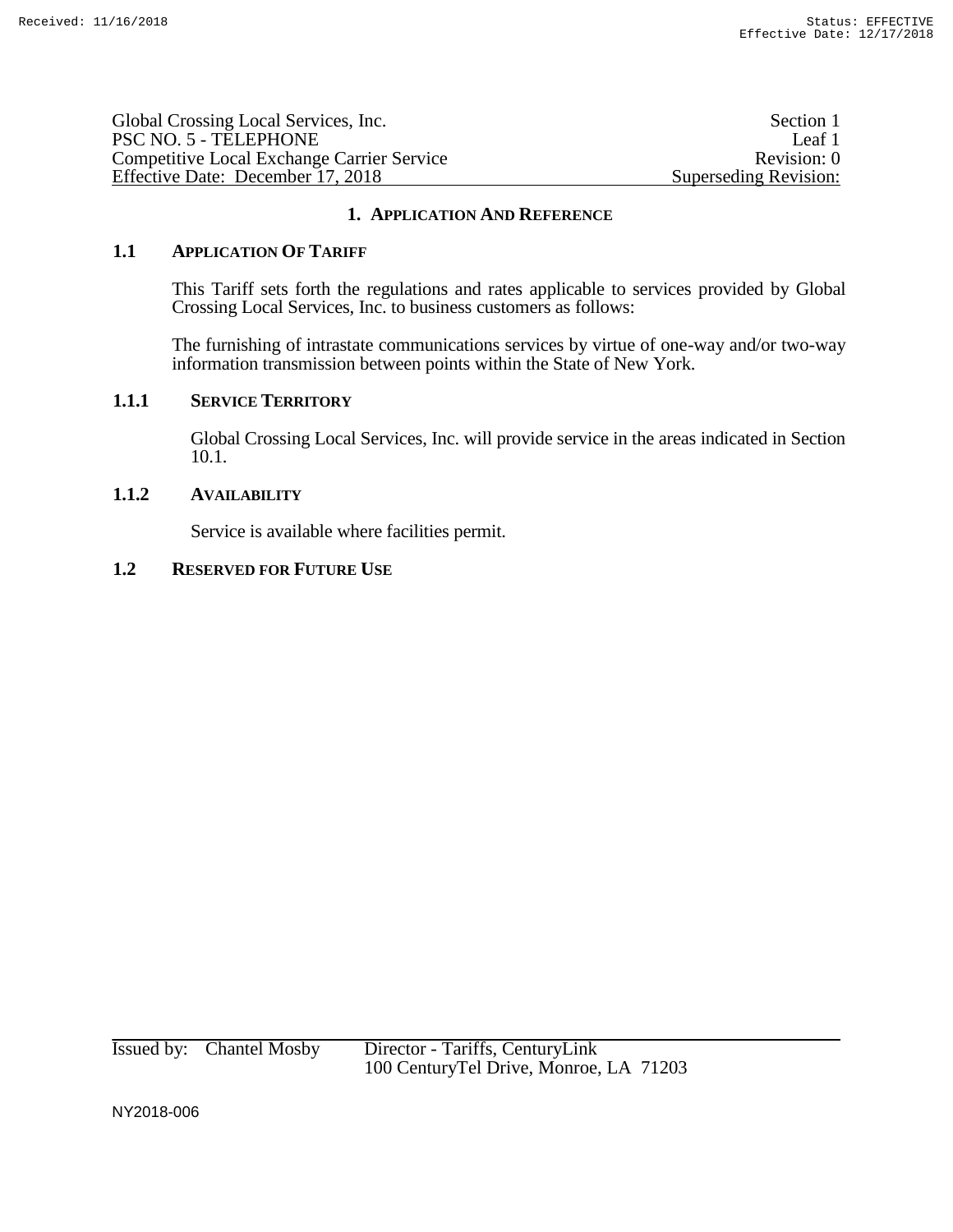| Global Crossing Local Services, Inc.       | Section 1             |
|--------------------------------------------|-----------------------|
| PSC NO. 5 - TELEPHONE                      | Leaf 2                |
| Competitive Local Exchange Carrier Service | Revision: 0           |
| Effective Date: December 17, 2018          | Superseding Revision: |

## **1. APPLICATION AND REFERENCE**

## **1.3 RESERVED FOR FUTURE USE**

### **1.4 TARIFF FORMAT**

### **1.4.1 LOCATION OF MATERIAL**

Section 1 provides the following for all sections in this Tariff.

- Subject Index an alphabetical listing to find the desired section.
- Table of Contents a numerical listing to find the desired section and leaf.

### **1.4.2 OUTLINE STRUCTURE**

The Tariff uses nine levels of indentations known as Tariff Information Management (TIM) Codes, as outlined below:

| Level          | <b>APPLICATION</b>      | <b>EXAMPLE</b>                      |
|----------------|-------------------------|-------------------------------------|
|                | <b>Section Heading</b>  | <b>1. APPLICATION AND REFERENCE</b> |
| $\overline{2}$ | Sub Heading             | <b>1.4 TARIFF FORMAT</b>            |
| 3              | Sub Heading             | <b>1.4.1 LOCATION OF MATERIAL</b>   |
| 4              | Sub Heading/Tariff Text | A. Text                             |
| 5              | Sub Heading/Tariff Text | 1. Text                             |
| 6              | Sub Heading/Tariff Text | a. Text                             |
|                | Sub Heading/Tariff Text | $(1)$ Text                          |
| 8              | Sub Heading/Tariff Text | (a) Text                            |
|                | Footnotes               | Text                                |
|                |                         |                                     |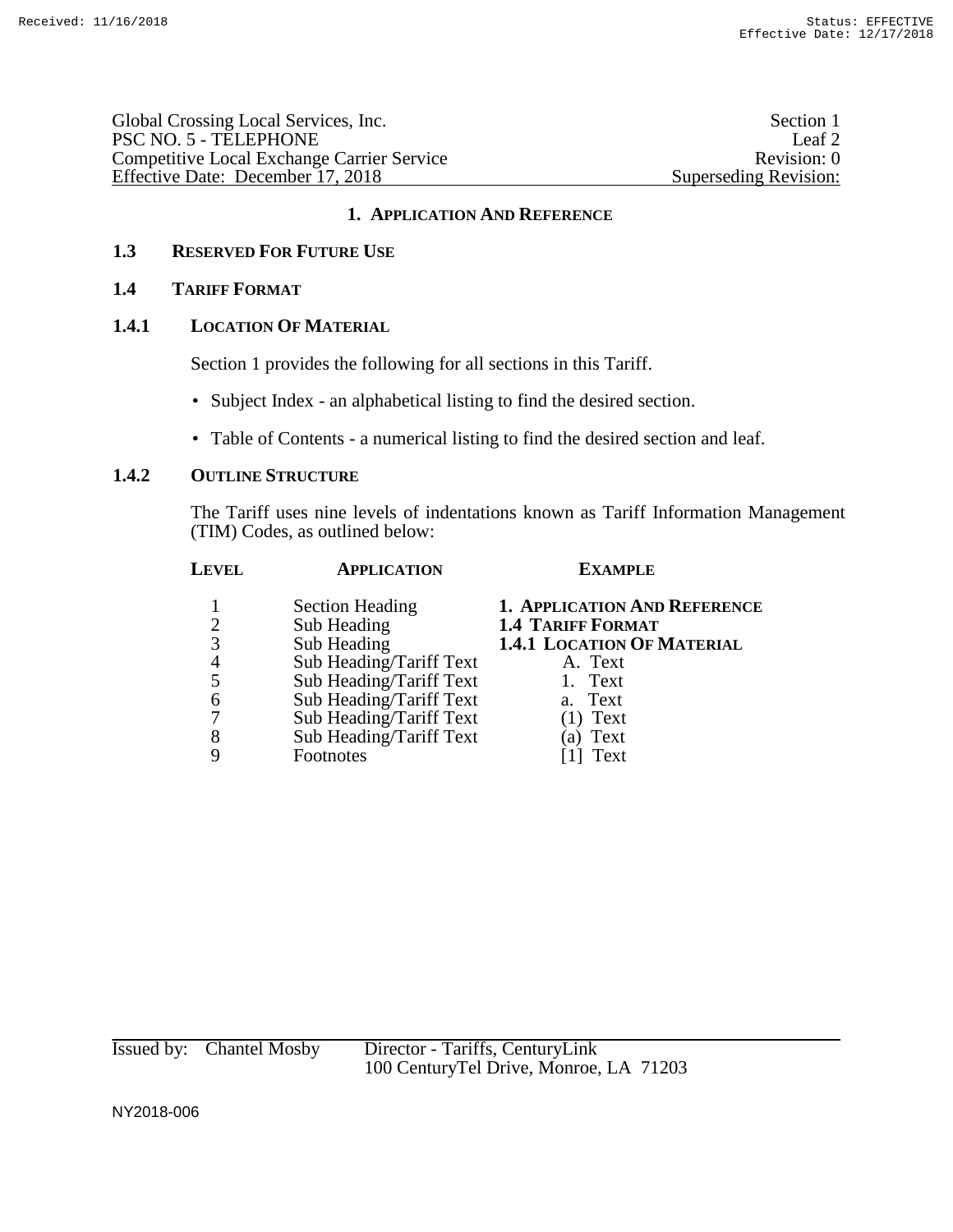Global Crossing Local Services, Inc. Section 1 PSC NO. 5 - TELEPHONE Leaf 3 Competitive Local Exchange Carrier Service Revision: 0 Effective Date: December 17, 2018 Superseding Revision:

### **1. APPLICATION AND REFERENCE**

# **1.4 TARIFF FORMAT (Cont'd)**

#### **1.4.3 RATE TABLES**

Within rate tables, four types of entries are allowed:

• Rate Amount

The rate amount indicates the dollar value associated with the service.

• A dash  $"$ -"

The dash indicates that there is no rate for the service or that a rate amount is not applicable under the specific column header.

• A footnote designator "[1]"

The footnote designator indicates that further information is contained in a footnote.

• ICB

The acronym "ICB" indicates that the product/service is rated on an individual case basis.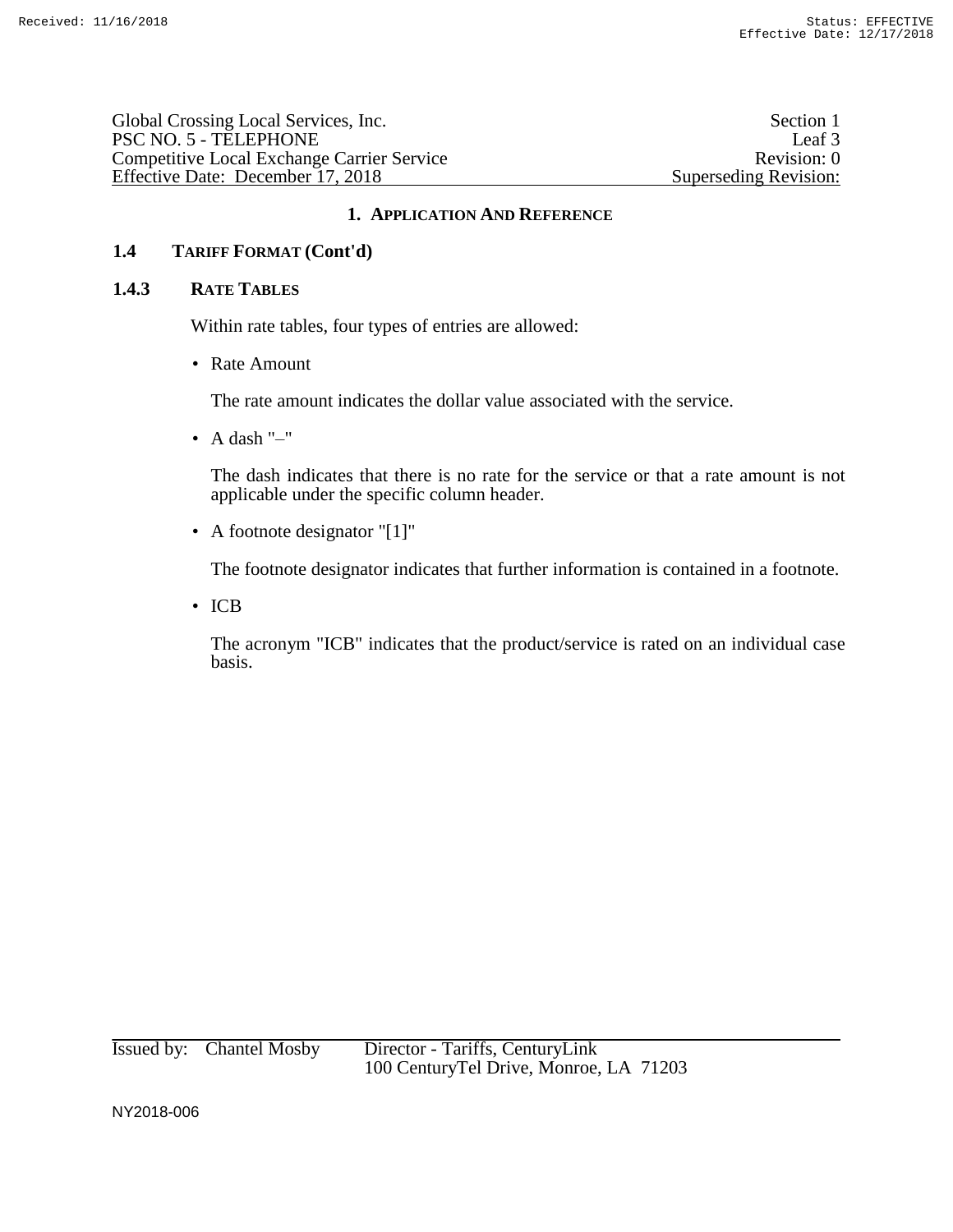| Global Crossing Local Services, Inc.              | Section 1             |
|---------------------------------------------------|-----------------------|
| PSC NO. 5 - TELEPHONE                             | Leaf 4                |
| <b>Competitive Local Exchange Carrier Service</b> | Revision: 0           |
| Effective Date: December 17, 2018                 | Superseding Revision: |
|                                                   |                       |

### **1. APPLICATION AND REFERENCE**

## **1.5 EXPLANATION OF CHANGE SYMBOLS**

| <b>SYMBOL</b> | <b>EXPLANATION</b>                                                                                                               |
|---------------|----------------------------------------------------------------------------------------------------------------------------------|
| (C)           | To signify changed term or condition                                                                                             |
| (D)           | To signify discontinued material                                                                                                 |
| (I)           | To signify rate increase                                                                                                         |
| (M)           | To signify material moved from or to another part of the Tariff with no<br>change, unless there is another change symbol present |
| (N)           | To signify new material                                                                                                          |
| (R)           | To signify rate reduction                                                                                                        |
| (T)           | To signify a change in text but no change in rate, term or condition                                                             |

Issued by: Chantel Mosby Director - Tariffs, CenturyLink 100 CenturyTel Drive, Monroe, LA 71203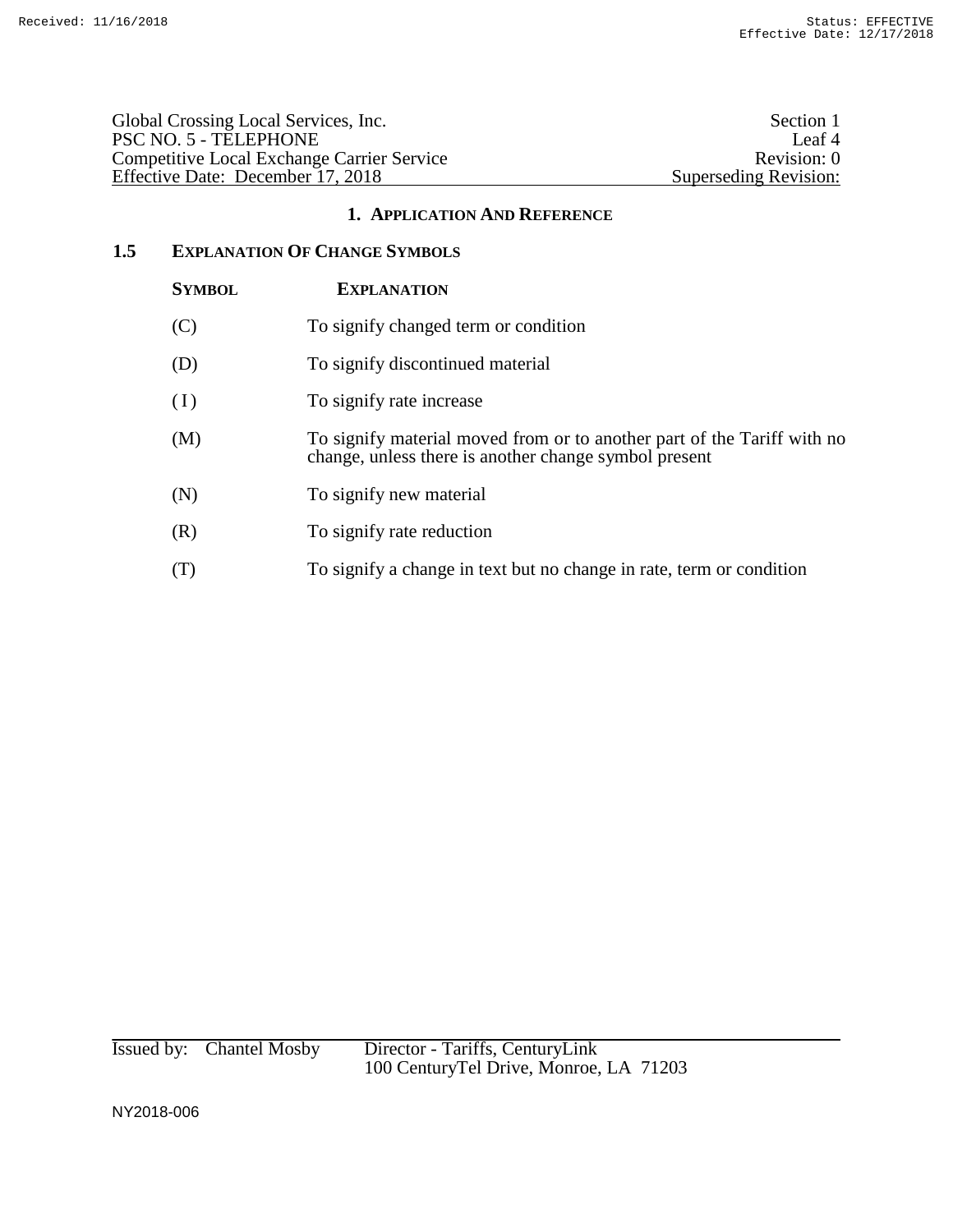Global Crossing Local Services, Inc.<br>
PSC NO. 5 - TELEPHONE Leaf 5 PSC NO. 5 - TELEPHONE Leaf 5<br>
Competitive Local Exchange Carrier Service Revision: 0 Competitive Local Exchange Carrier Service Revision: 0 Effective Date: December 17, 2018 Superseding Revision:

# **1. APPLICATION AND REFERENCE**

# **1.6 EXPLANATION OF ABBREVIATIONS**

| <b>CFAS</b>        |                          | <b>Critical Facilities Administration Service</b> |
|--------------------|--------------------------|---------------------------------------------------|
| <b>CLC</b>         |                          | CenturyLink Communications, LLC                   |
| CO                 | $\overline{\phantom{a}}$ | <b>Central Office</b>                             |
| Cont'd             |                          | - Continued                                       |
| <b>CPE</b>         |                          | - Customer Premises/Provided Equipment            |
| DS1                |                          | - Digital Signal 1                                |
| DS3                | $\qquad \qquad -$        | Digital Signal 3                                  |
| DWDM               | $\overline{\phantom{a}}$ | Dense Wave Division Multiplexing                  |
| GbE                | $\overline{\phantom{a}}$ | Gigabit Ethernet                                  |
| Gbps               | $\overline{\phantom{a}}$ | Gigabits per second                               |
| ICB                |                          | - Individual Case Basis                           |
| LAN PHY            |                          | - Local Area Network Physical Layer               |
| LATA               | $\overline{\phantom{a}}$ | <b>Local Access and Transport Area</b>            |
| <b>Mbps</b>        | $ \,$                    | <b>Megabits Per Second</b>                        |
| <b>MPL</b>         | $\overline{\phantom{a}}$ | Metro Private Line (MPL)                          |
| <b>MRC</b>         | $\overline{\phantom{a}}$ | <b>Monthly Recurring Charge</b>                   |
| NRC                | $\overline{\phantom{0}}$ | Nonrecurring Charge                               |
| NSEP               | $\overline{\phantom{0}}$ | <b>National Security Emergency Preparedness</b>   |
| OC <sub>3</sub>    | $\pm$                    | <b>Optical Carrier 3</b>                          |
| OC <sub>12</sub>   | $\qquad \qquad -$        | <b>Optical Carrier 12</b>                         |
| OC48               | $\qquad \qquad -$        | <b>Optical Carrier 48</b>                         |
| OC3C               | $\qquad \qquad -$        | <b>Concatenated Optical Carrier 3</b>             |
| OC <sub>12</sub> C | $\overline{\phantom{0}}$ | <b>Concatenated Optical Carrier 12</b>            |
| OC48C              | $ \,$                    | <b>Concatenated Optical Carrier 48</b>            |
| POP                |                          | - Point of Presence                               |
| POT                | $\sim 10^{-1}$           | Point of Termination                              |
| PIC                | $\overline{\phantom{0}}$ | Primary Interexchange Carrier                     |
| SONET              | $\overline{\phantom{a}}$ | <b>Synchronous Optical Network</b>                |
| SDH                | $\overline{\phantom{a}}$ | <b>Synchronous Digital Hierarchy</b>              |
| TSP                | $\overline{\phantom{a}}$ | <b>Telecommunications Service Priority</b>        |
| V & H              | $\overline{\phantom{a}}$ | Vertical and Horizontal                           |
|                    |                          |                                                   |